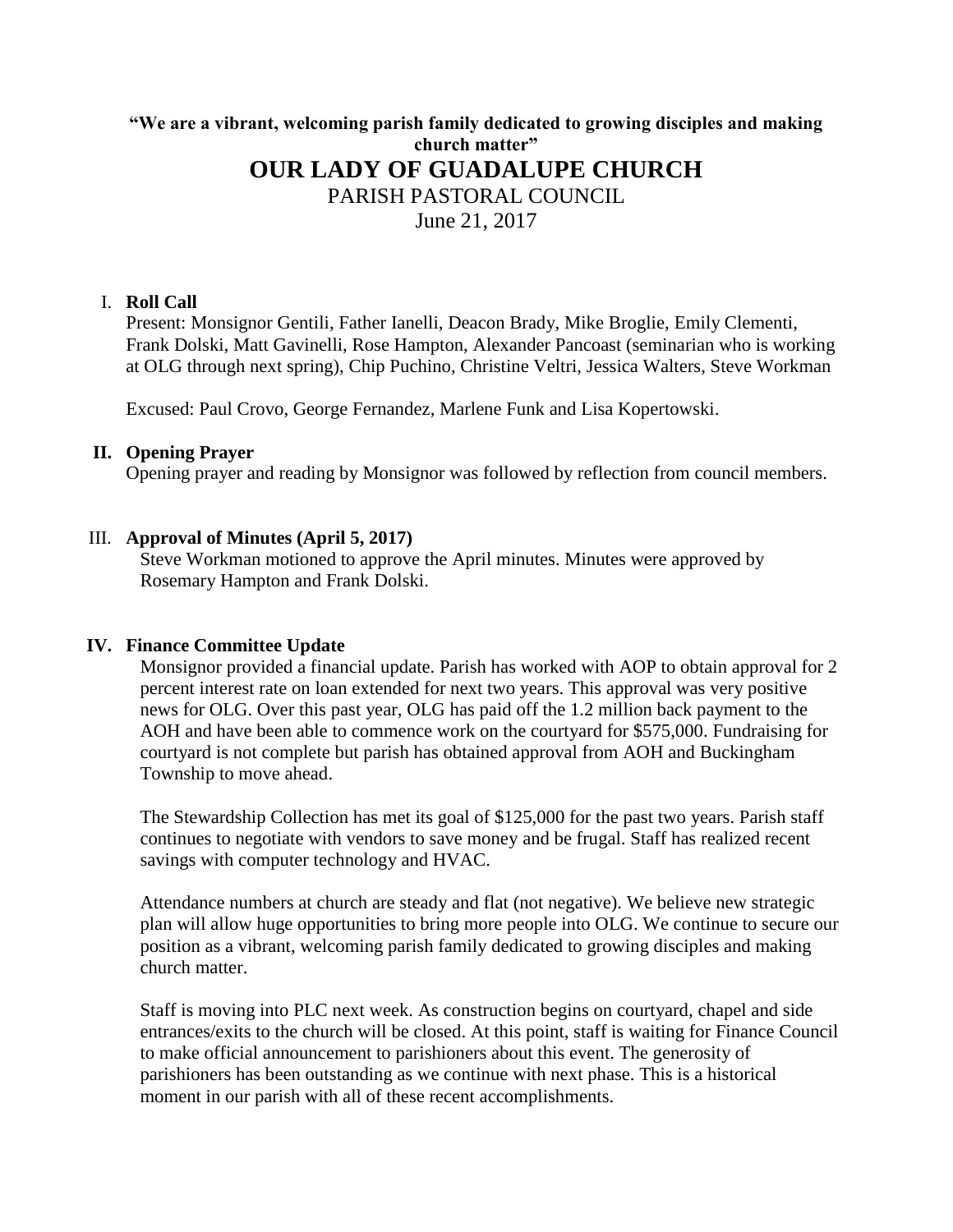## V. **Draft of the New 5 Year Strategic Plan 2017 – 2022**

The 5 Year Strategic Plan 2017 – 2022 is currently being developed for end of year completion. Steve asked members to review copy that was previously sent out.. The plan is designed around activities from three committees -Outreach/Evangelization Committee (Philip Junker), the Organization/Institution Review Committee (Bob Weikel), and the Fiscal Responsibility/Stewardship Committee (Richard Clark).

Monsignor reported that an AOP survey was the guiding force in implementing the original parish plan which was for the five-year period of 2012- 2017. At this point, we have implemented all aspects of the strategic plan and are developing a new strategic plan for 2017 -2022. While keeping the original seven areas from the initial strategic plan as an ongoing part of our parish plan (standard operating procedures). Monsignor and a committee are creating three to five new goals and objectives in each of the three subcommittees in our evangelization efforts.

Discussion began on various aspects of plan. It was noted that a sports complex was listed as this was part of original parish plan which was developed 17 years ago (as well as a complex with education center, church, rectory and chapel). At this point the council agreed that it is not feasible to raise money for a sports complex and there are no plans for this initiative at this time. In addition, OLG plans to continue to rent public school space for PREP.

Prior to meeting, Marlene recommended, under Outreach/Evangelization Committee, that OLG needs new members to participate on the Spanish-speaking outreach committee. OLG has very recently registered 30 new families – all Spanish-speaking. Jessica is hosting an education program for children in second through seventh grade this summer. There are two Spanish-speaking parishioners assisting with this endeavor. The parish FEF Program has assisted in making OLG a hub for Spanish-speaking families in this area.

Members pointed out that this is a working document and will not be official until end of year. Rosemary Hampton noted that we now have the Parish Life Center and that we have to decide how to best use it.

# VI. **Evangelization Sub-Committee Updates**

Steve Workman announced that all ministry budgets were approved. In general it was acknowledged that many ministries were very frugal in requesting support. Council discussed that OLG wants to be very supportive of its ministries. Mentors worked with each ministry to determine its needs and how to meet them. Approximately 25 to 30K of Stewardship Campaign supported ministries. It was suggested to include in bulletin occasional announcements about various ministries and how the Stewardship Collection is used to support them. It was noted that when parishioners know how this money is being spent they are more likely to support future campaigns. An outline of the 2016/2017 and 2017/2018 Ministry Budget were provided.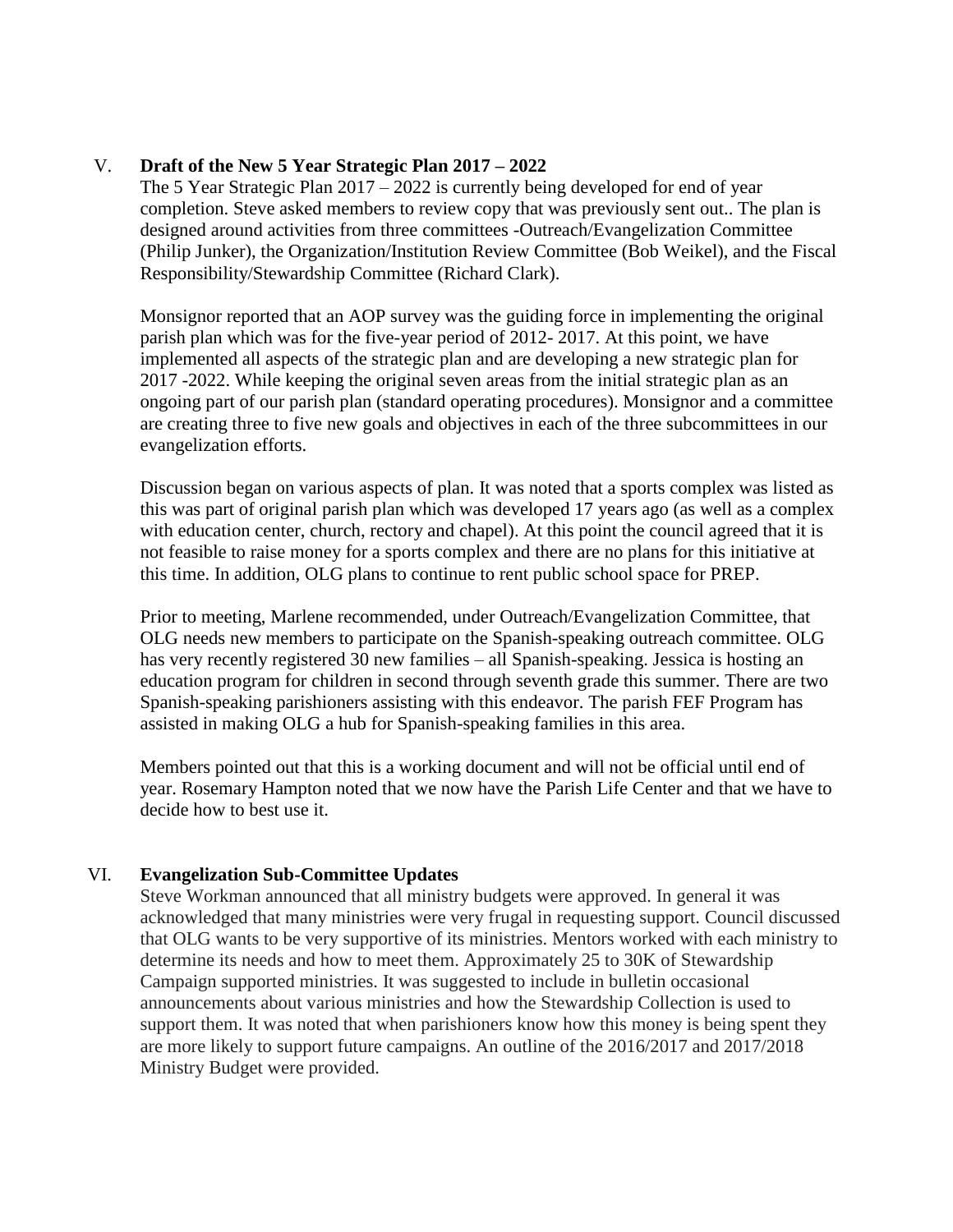Current FEF Ministry Leadership is moving and new leadership is needed.

### o **Outreach Update**

Frank provided update on initial steps this team hopes to accomplish. First, plan to utilize TVs in narthex to promote OLG events, FORMED, AOP events, etc. This will require a laptop and time to program. Next they plan to place IPad Kiosks in Narthex. These stations will allow parishioners to register, donate, sign-up for ministries, etc. This was used very effectively at Nativity Parish in MD. In addition, team would like to provide live-streaming of Mass and possibly other events (weddings, etc.) and provide updates to the parish website. Total cost for these three initiatives is estimated at \$10,000. Pastoral council has initially approved but would like more details.

### o **"Celebrating Growth" Ministry weekend June 3 and 4**

The Ministry Weekend was a wonderful event and yielded 30 sign-ups across 11 ministries. The Liturgy and Life Ministries were highlighted at this fair. A discussion ensued about rotating the times of year each ministry was represented as many ministries would prefer to be featured in the fall at the beginning of the school year. It was decided to keep with current schedule at this time and possible change in future. The purpose of this event has been to really highlight the wonderful work our various ministries provide and, as a result, obtain new volunteers. The next Ministry Fair is scheduled for October 28/29, 2017.

# VII. **Social Affairs Committee Update**

### *PLC Celebration Event September 10, 2017*

Chip Puchino provided an update for the PLC Celebration. RSVPs are out and pew cards are available this weekend. A bulletin insert was included this past weekend and a bulletin notice will be ongoing. Deposits have been made to vendors. Expect event to cost approximately \$25,000 which is within budget. Members noted that there is an Eagles game on event day. Discussed livestreaming game to event and use this as a way to promote event.

### VIII. **Youth Ministry Update**

Alexander Pancoast, who attended recent youth conference, provided an update. Thirty-three teens and eight chaperones attended recent youth conference in Steubenville, OH. Teens seemed to have a powerful experience and enjoyable time at the conference. There was a discipline issue with two teens and matter was handled appropriately with their parents.

### IX. **Religious Education/Adult Faith Formation Update**

Jessica provided an update on religious education and adult faith formation. This past year was very successful and now planning for the upcoming year. Some plans include: RCIA is considering a Q and A collaborating with AFF (similar to Catholics Come Home), hoping to